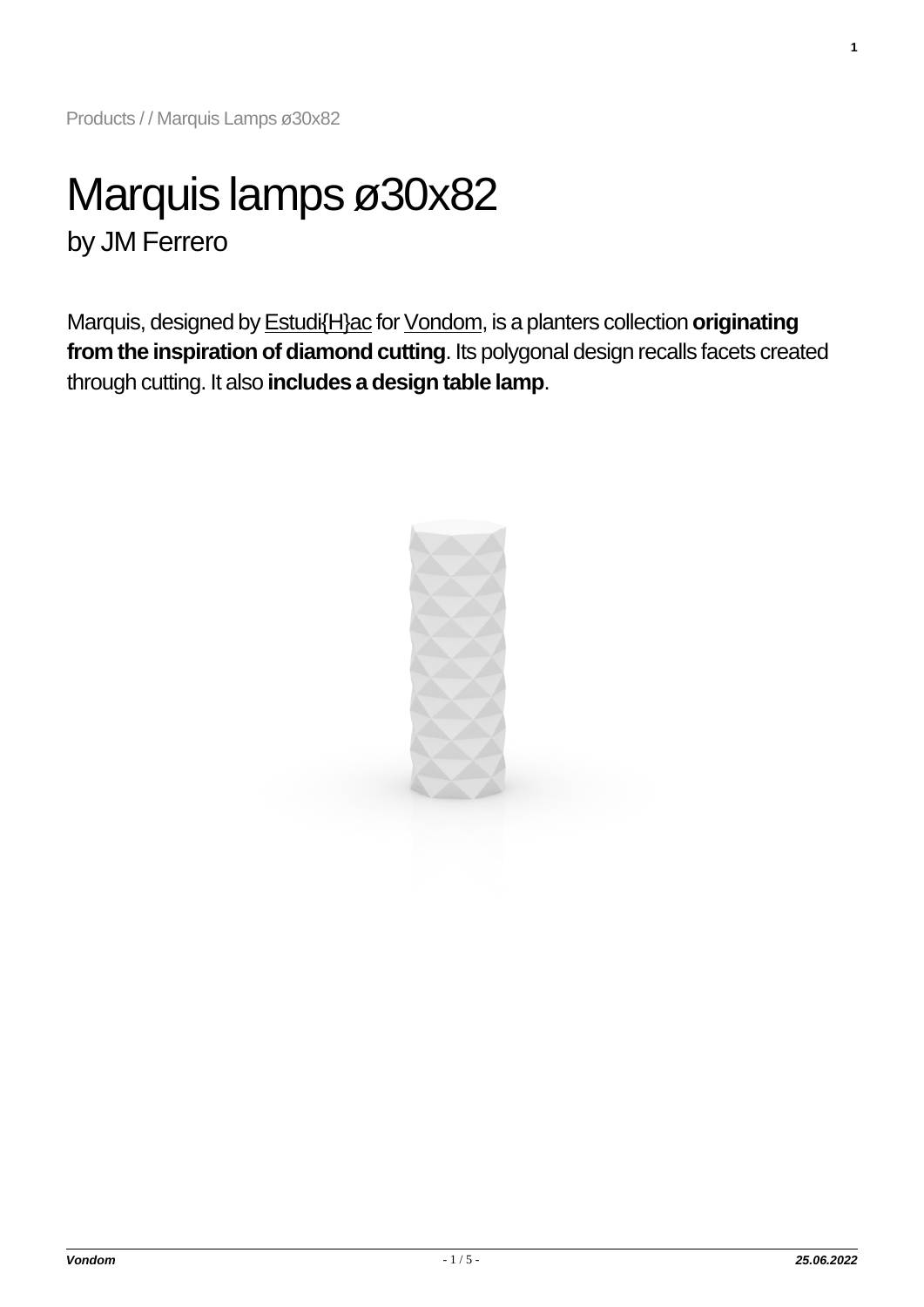### **Description**

Made of polyethylene resin by rotational moulding. 100% Recyclable. Item suitable for indoor and outdoor use. Available in different finishes.

Weight: 4.5 Kg



Ø30 - Ø1134"

MARQUIS Lámpara Ø30x83 MARQUIS Lamp Ø1134"x3234" **2**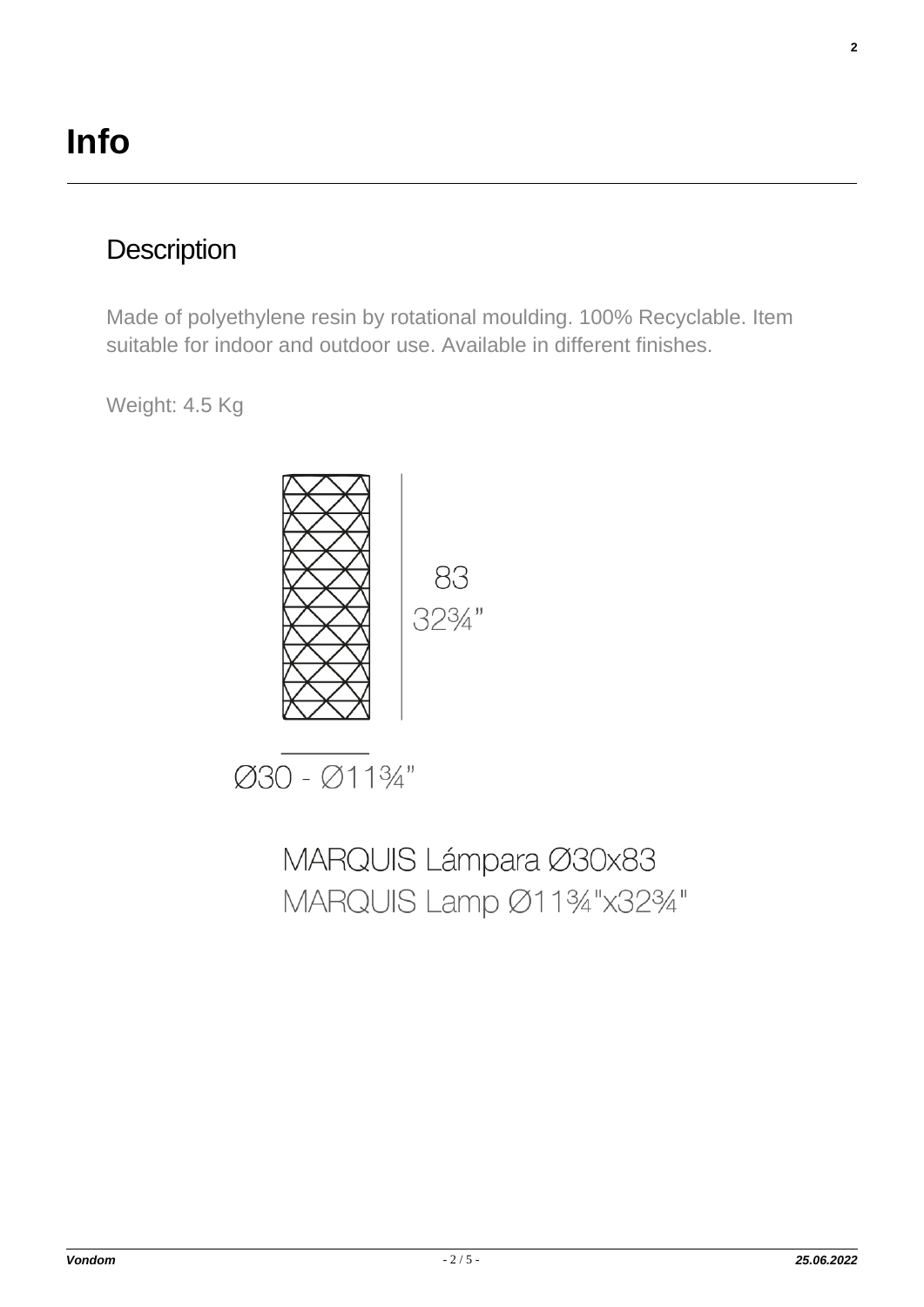## **Finishes**

## lighting

LIGHT Ref. 47090W



White internally lit unit with LED technology. Available only in matte ice white finish.

#### RGBW LED Ref. 47090L



Unit with internal lighting with RGBW LED technology and remote control unit for switching colors. Available only in matte ice white finish. Remote control included.

RGBW LED DMX Ref. 47090D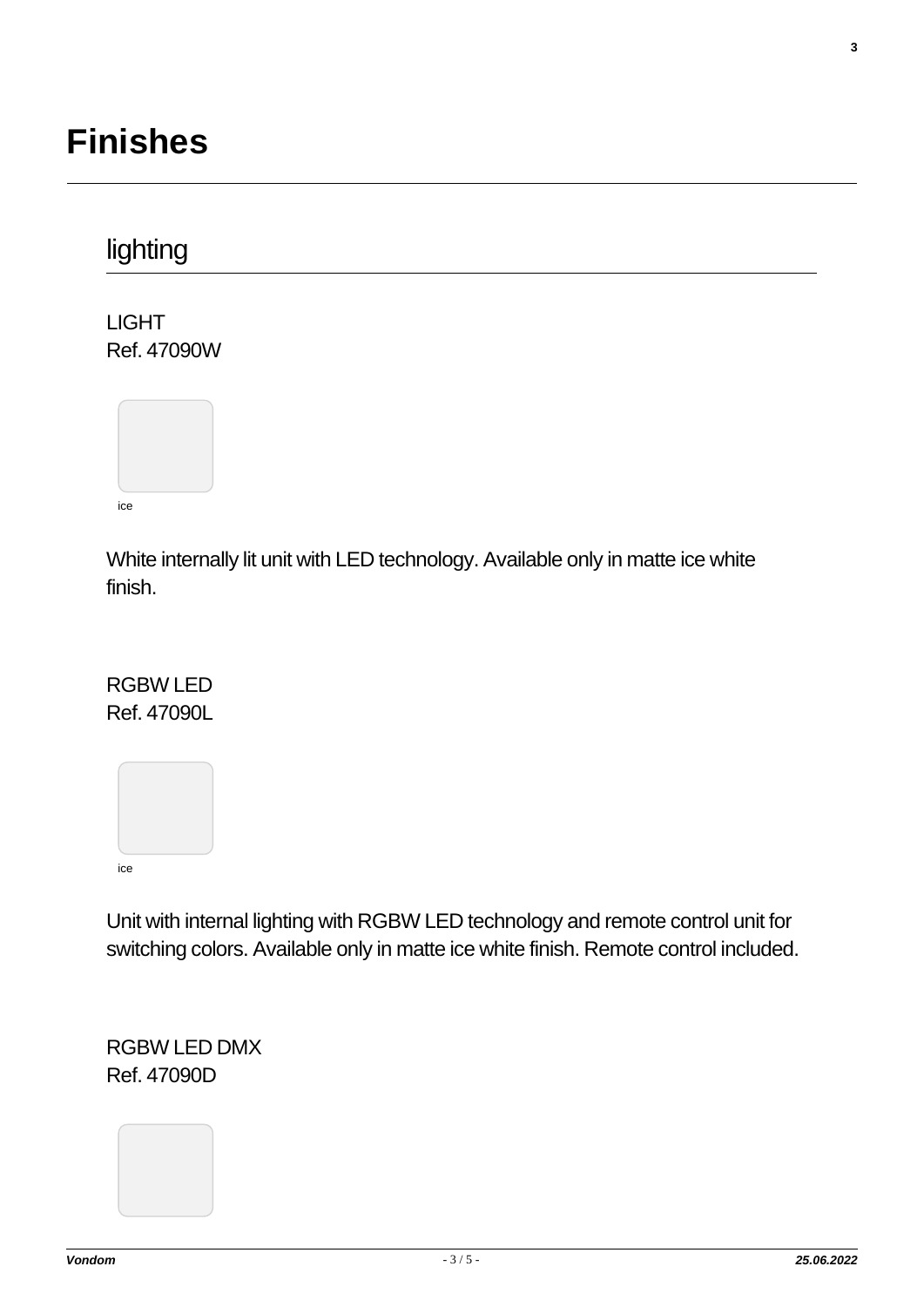ice

Unit with internal lighting with RGBW LED technology and remote control unit for switching colors. Also controlLED by DMX-1024 (wireless), enabling communication between one or more products simultaneously via the DMX transmitter (not included). There are two options to choose from: Professional XLR DMX and Home WIFI DMX. (Remote control included). Optional battery

RGBW LED BATTERY Ref. 47090Y



Unit with internal lighting with battery-powered RGBW LED technology. Includes charger and remote control for switching colors and charger. Available only in matte ice white finish.

#### RGBW LED DMX BATTERY Ref. 47090DY



Unit with internal lighting with RGBW LED technology and remote control unit for switching colors. Also controlLED by DMX-1024 (wireless), enabling communication between one or more products simultaneously via the DMX transmitter (not included). There are two options to choose from: Professional XLR DMX and Home WIFI DMX. (Remote control included).